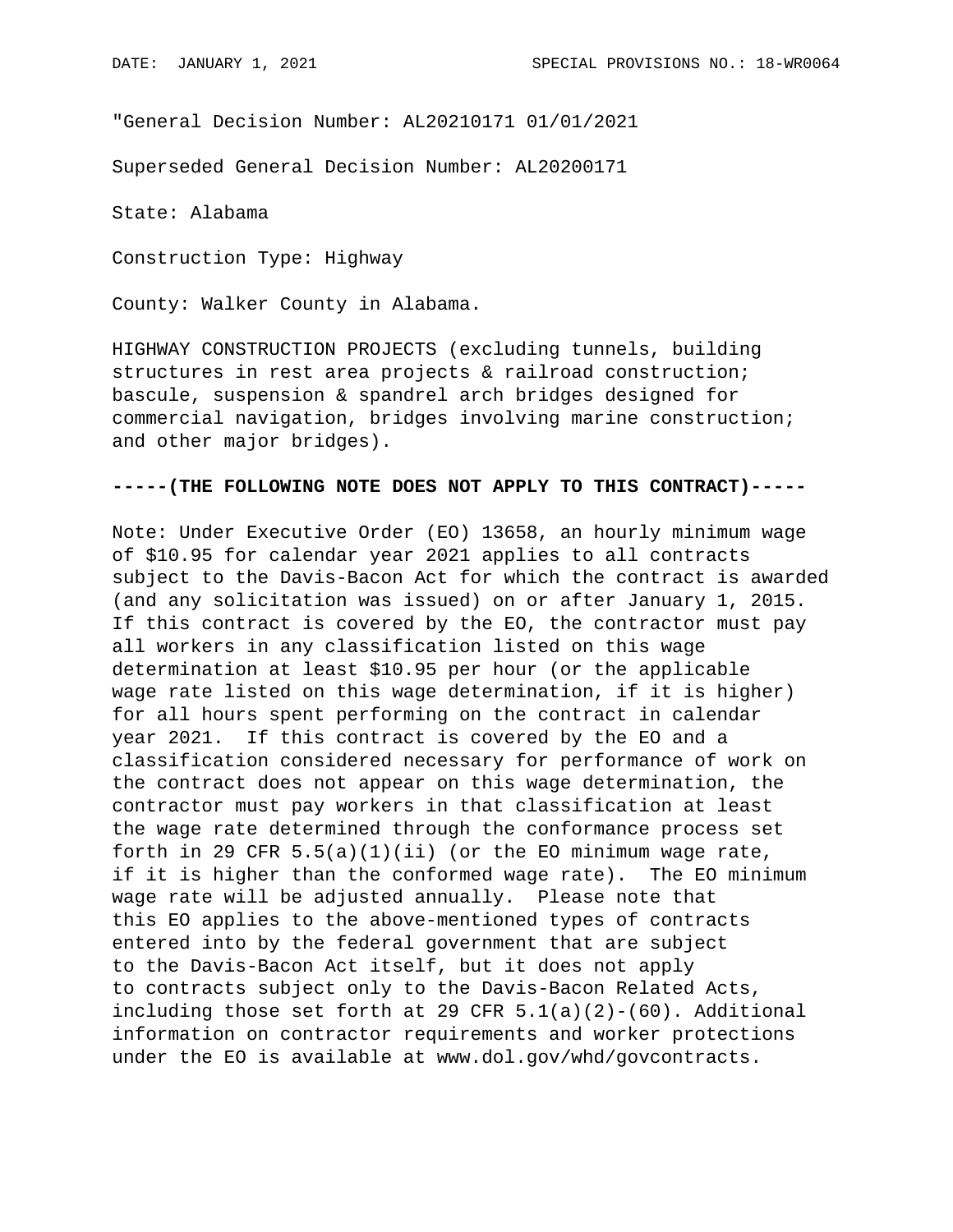| Modification Number | Publication Date |  |
|---------------------|------------------|--|
|                     | 01/01/2021       |  |

ENGI0312-002 09/01/2019

|                          | Rates | Fringes |  |
|--------------------------|-------|---------|--|
| POWER EQUIPMENT OPERATOR |       |         |  |
| $(Drill)$ \$ 24.15       |       | 9.36    |  |
|                          |       |         |  |

SUAL2019-050 11/13/2019

|                                                                      | Rates | Fringes |
|----------------------------------------------------------------------|-------|---------|
| CEMENT MASON/CONCRETE FINISHER\$ 16.33                               |       | 0.00    |
| ELECTRICIAN\$ 19.73                                                  |       | 0.00    |
| FORM WORKER\$ 16.69                                                  |       | 0.00    |
| HIGHWAY/PARKING LOT STRIPING:<br>Laborer\$ 11.95                     |       | 0.00    |
| HIGHWAY/PARKING LOT STRIPING:<br>Operator (Striping Machine)\$ 20.32 |       | 0.00    |
| HIGHWAY/PARKING LOT STRIPING:<br>Truck Driver (Line Striping         |       |         |
| Truck)\$ 14.62                                                       |       | 0.00    |
| $INSTALLER - GUARDRAL.$ \$ 17.24                                     |       | 0.00    |
| IRONWORKER, REINFORCING\$ 17.97                                      |       | 0.00    |
| IRONWORKER, STRUCTURAL\$ 22.40                                       |       | 0.00    |
| LABORER GRADE CHECKER\$ 14.51                                        |       | 0.00    |
| LABORER: Asphalt, Includes                                           |       |         |
| Raker, Shoveler, Spreader and<br>Distributor\$ 13.48                 |       | 0.00    |
| LABORER: Common or General\$ 12.37                                   |       | 0.00    |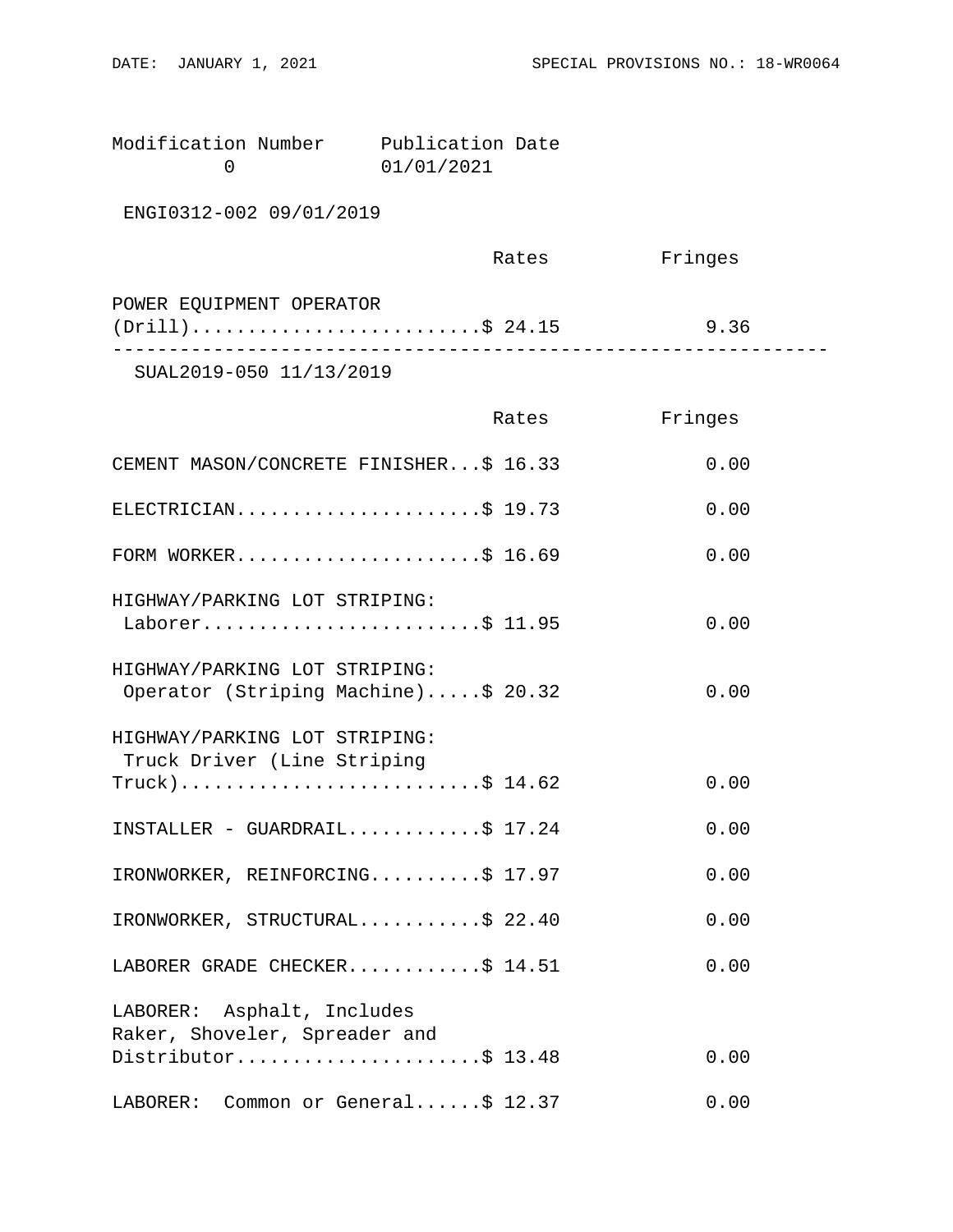|           | LABORER: Concrete Worker\$ 14.57                   | 0.00  |
|-----------|----------------------------------------------------|-------|
| LABORER:  | Mason Tender -<br>Cement/Concrete\$ 14.71          | 0.00  |
|           | LABORER: Pipelayer\$ 16.50                         | 0.00  |
|           | LABORER: Erosion Control\$ 10.91                   | 0.00  |
|           | OPERATOR: Asphalt Spreader\$ 16.79                 | 0.00  |
| OPERATOR: | Backhoe/Excavator/Trackhoe\$ 18.53                 | 0.00  |
|           | OPERATOR: Bobcat/Skid<br>Steer/Skid Loader\$ 13.88 | 0.00  |
| OPERATOR: | Broom/Sweeper\$ 13.07                              | 0.00  |
| OPERATOR: | Bulldozer\$ $18.80$                                | 0.00  |
| OPERATOR: | Concrete Saw\$ 17.97                               | 0.00  |
| OPERATOR: | Crane\$ 23.25                                      | 0.00  |
| OPERATOR: | Distributor\$ 17.44                                | 0.00  |
| OPERATOR: | Dragline\$ 25.95                                   | 11.25 |
| OPERATOR: | Grader/Blade $$ 17.81$                             | 0.00  |
|           | OPERATOR: Loader\$ 15.06                           | 0.00  |
|           | OPERATOR: Material Transfer<br>Vehicle\$ 16.89     | 0.00  |
|           | OPERATOR: Mechanic\$ 21.67                         | 0.00  |
|           | OPERATOR: Milling Machine\$ 16.42                  | 0.00  |
| OPERATOR: | Oiler\$ 16.83                                      | 0.00  |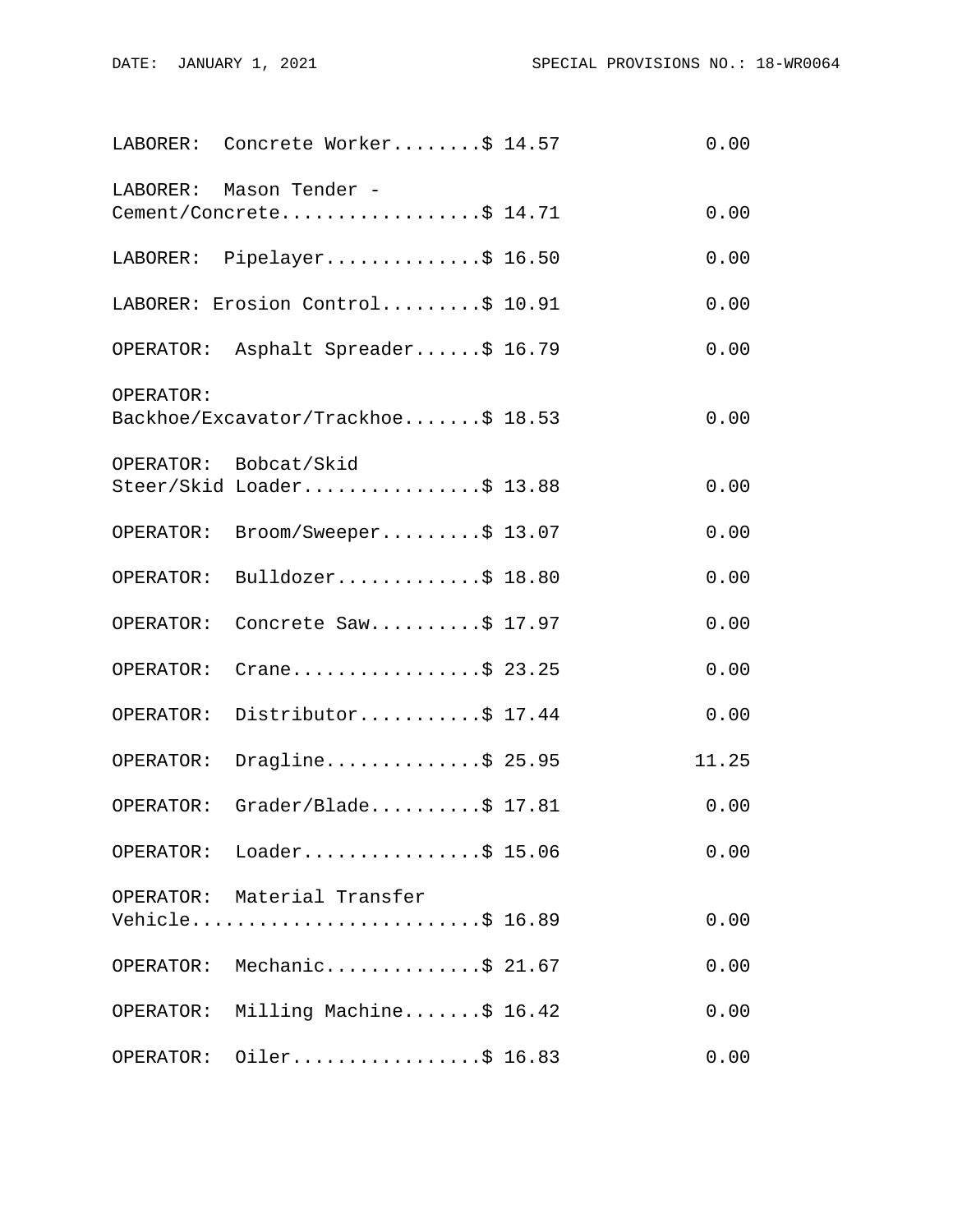|                                          | OPERATOR: Paver (Asphalt,                       |  |      |
|------------------------------------------|-------------------------------------------------|--|------|
|                                          | Aggregate, and Concrete)\$ 17.41                |  | 0.00 |
|                                          | OPERATOR: Roller\$ 14.78                        |  | 0.00 |
| OPERATOR:                                | Scraper\$ $13.30$                               |  | 0.00 |
| OPERATOR:                                | Tractor\$ $12.50$                               |  | 0.00 |
|                                          | OPERATOR: Aggregate Spreader\$ 15.81            |  | 0.00 |
|                                          | PAINTER (Brush and Roller)\$ 15.97              |  | 1.27 |
| 0.00<br>TRAFFIC CONTROL: Flagger\$ 11.84 |                                                 |  |      |
| TRAFFIC CONTROL:<br>Laborer-Cones/       |                                                 |  |      |
|                                          |                                                 |  |      |
| Barricades/Barrels -                     | Setter/Mover/Sweeper\$ 13.55                    |  | 0.00 |
|                                          | TRUCK DRIVER: Dump Truck\$ 15.23                |  | 0.00 |
|                                          | TRUCK DRIVER: Flatbed Truck\$ 15.00             |  | 0.00 |
| TRUCK DRIVER:                            | Lowboy Truck $$17.86$                           |  | 0.00 |
|                                          | TRUCK DRIVER: Pickup Truck\$ 15.97              |  | 0.00 |
|                                          | TRUCK DRIVER: Semi-Trailer<br>$True k$ \$ 15.56 |  | 0.00 |
|                                          | TRUCK DRIVER: Water Truck\$ 13.47               |  | 0.00 |
|                                          |                                                 |  |      |

WELDERS - Receive rate prescribed for craft performing operation to which welding is incidental.

#### ================================================================

Note: Executive Order (EO) 13706, Establishing Paid Sick Leave for Federal Contractors applies to all contracts subject to the Davis-Bacon Act for which the contract is awarded (and any solicitation was issued) on or after January 1, 2017. If this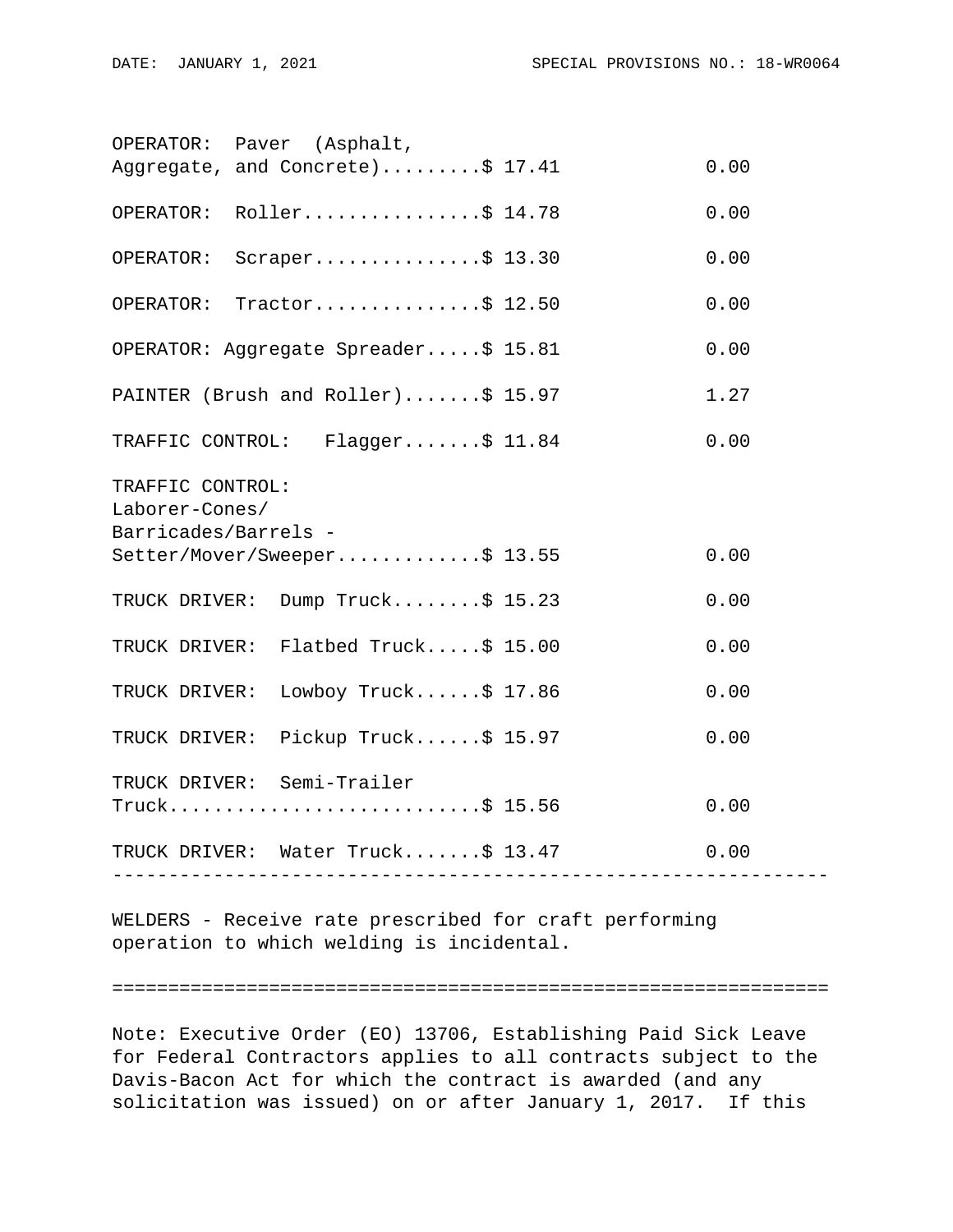contract is covered by the EO, the contractor must provide employees with 1 hour of paid sick leave for every 30 hours they work, up to 56 hours of paid sick leave each year. Employees must be permitted to use paid sick leave for their own illness, injury or other health-related needs, including preventive care; to assist a family member (or person who is like family to the employee) who is ill, injured, or has other health-related needs, including preventive care; or for reasons resulting from, or to assist a family member (or person who is like family to the employee) who is a victim of, domestic violence, sexual assault, or stalking. Additional information on contractor requirements and worker protections under the EO is available at www.dol.gov/whd/govcontracts.

Unlisted classifications needed for work not included within the scope of the classifications listed may be added after award only as provided in the labor standards contract clauses (29CFR 5.5 (a) (1) (ii)).

# ---------------------------------------------------------------

The body of each wage determination lists the classification and wage rates that have been found to be prevailing for the cited type(s) of construction in the area covered by the wage determination. The classifications are listed in alphabetical order of ""identifiers"" that indicate whether the particular rate is a union rate (current union negotiated rate for local), a survey rate (weighted average rate) or a union average rate (weighted union average rate).

Union Rate Identifiers

A four-letter classification abbreviation identifier enclosed in dotted lines beginning with characters other than ""SU"" or ""UAVG"" denotes that the union classification and rate were prevailing for that classification in the survey. Example: PLUM0198-005 07/01/2014. PLUM is an abbreviation identifier of the union which prevailed in the survey for this classification, which in this example would be Plumbers. 0198 indicates the local union number or district council number where applicable, i.e., Plumbers Local 0198. The next number, 005 in the example, is an internal number used in processing the wage determination. 07/01/2014 is the effective date of the most current negotiated rate, which in this example is July 1,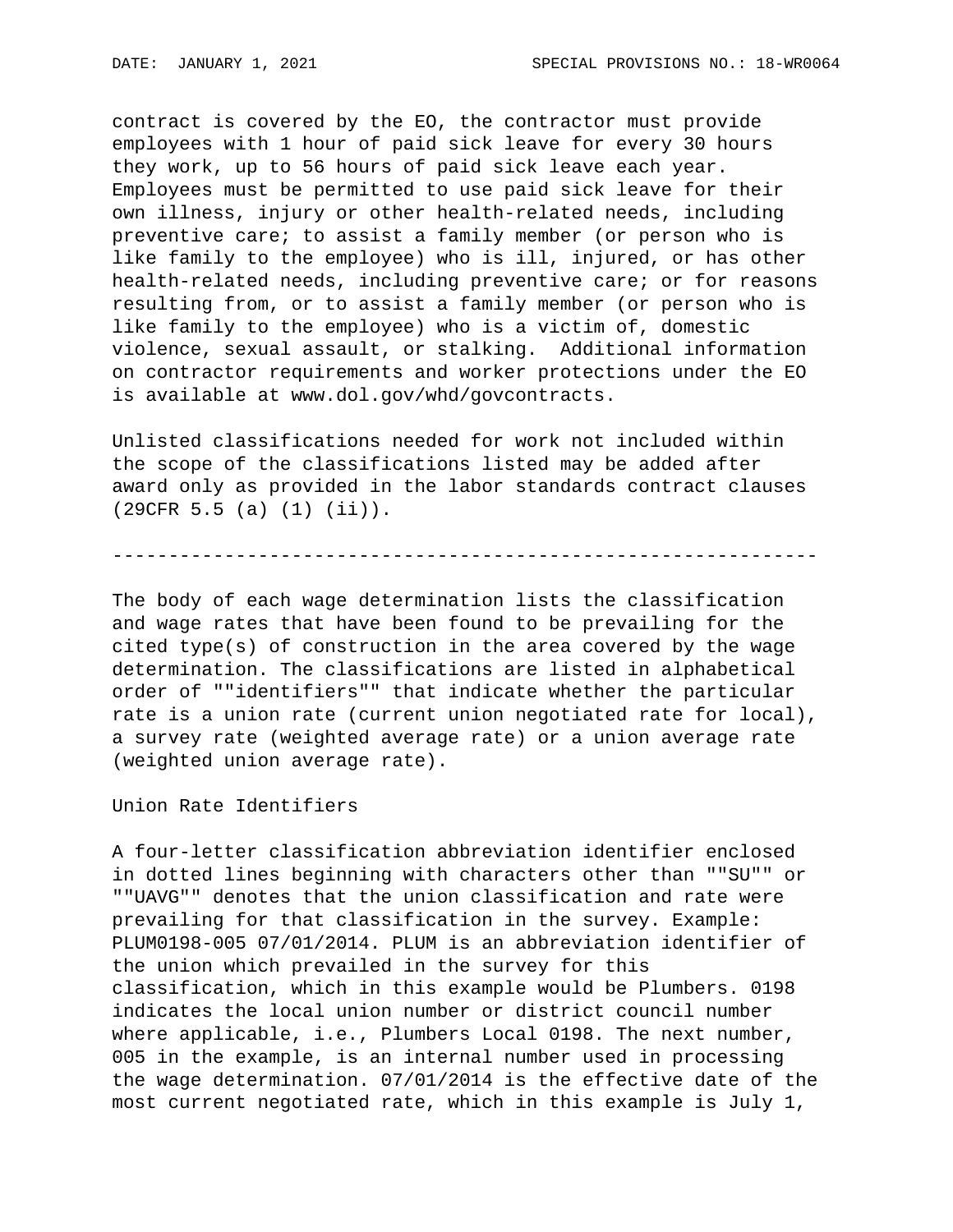## 2014.

Union prevailing wage rates are updated to reflect all rate changes in the collective bargaining agreement (CBA) governing this classification and rate.

#### Survey Rate Identifiers

Classifications listed under the ""SU"" identifier indicate that no one rate prevailed for this classification in the survey and the published rate is derived by computing a weighted average rate based on all the rates reported in the survey for that classification. As this weighted average rate includes all rates reported in the survey, it may include both union and non-union rates. Example: SULA2012-007 5/13/2014. SU indicates the rates are survey rates based on a weighted average calculation of rates and are not majority rates. LA indicates the State of Louisiana. 2012 is the year of survey on which these classifications and rates are based. The next number, 007 in the example, is an internal number used in producing the wage determination. 5/13/2014 indicates the survey completion date for the classifications and rates under that identifier.

Survey wage rates are not updated and remain in effect until a new survey is conducted.

Union Average Rate Identifiers

Classification(s) listed under the UAVG identifier indicate that no single majority rate prevailed for those classifications; however, 100% of the data reported for the classifications was union data. EXAMPLE: UAVG-OH-0010 08/29/2014. UAVG indicates that the rate is a weighted union average rate. OH indicates the state. The next number, 0010 in the example, is an internal number used in producing the wage determination. 08/29/2014 indicates the survey completion date for the classifications and rates under that identifier.

A UAVG rate will be updated once a year, usually in January of each year, to reflect a weighted average of the current negotiated/CBA rate of the union locals from which the rate is based.

----------------------------------------------------------------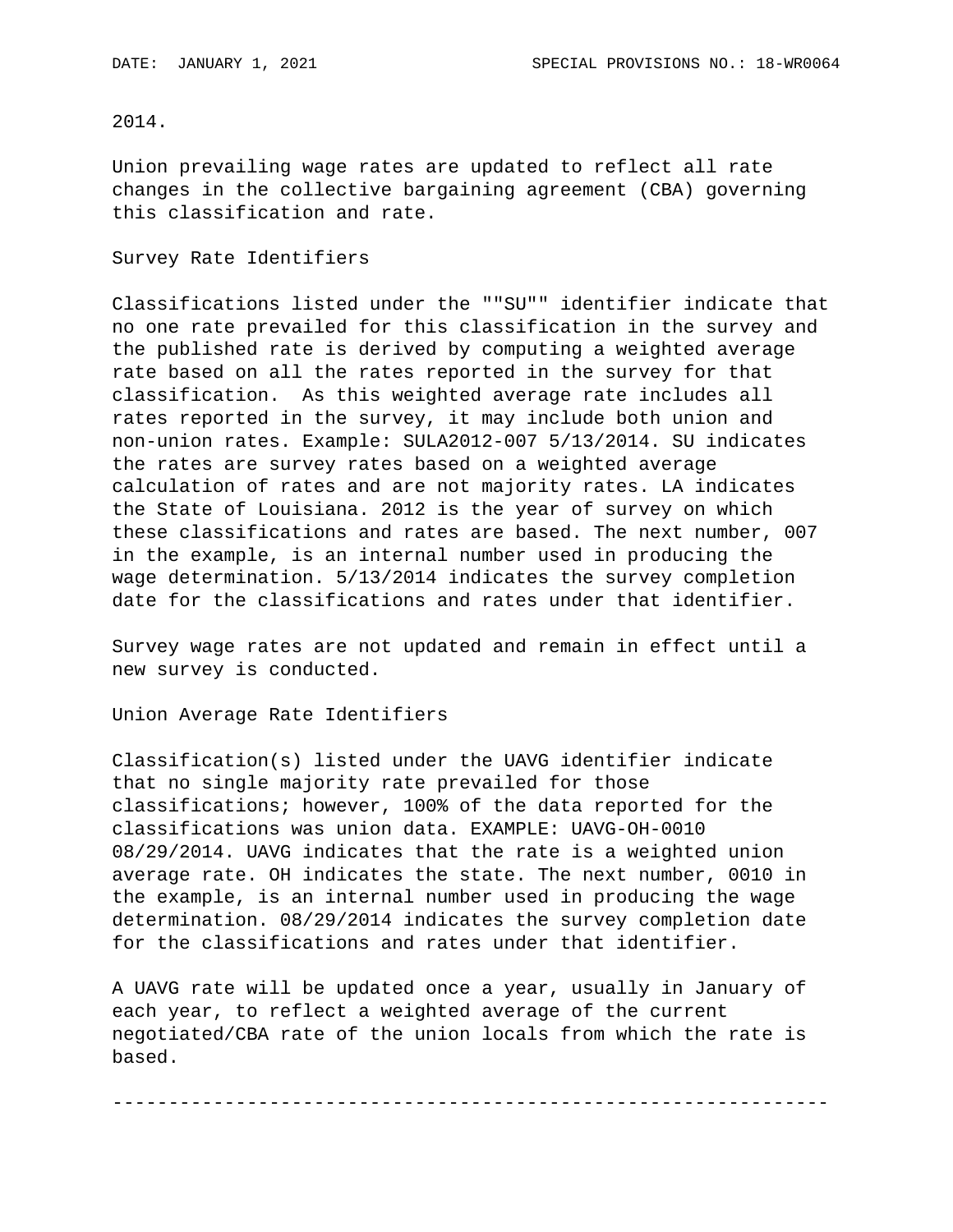# WAGE DETERMINATION APPEALS PROCESS

1.) Has there been an initial decision in the matter? This can be:

- \* an existing published wage determination
- \* a survey underlying a wage determination
- \* a Wage and Hour Division letter setting forth a position on a wage determination matter
- \* a conformance (additional classification and rate) ruling

On survey related matters, initial contact, including requests for summaries of surveys, should be with the Wage and Hour Regional Office for the area in which the survey was conducted because those Regional Offices have responsibility for the Davis-Bacon survey program. If the response from this initial contact is not satisfactory, then the process described in 2.) and 3.) should be followed.

With regard to any other matter not yet ripe for the formal process described here, initial contact should be with the Branch of Construction Wage Determinations. Write to:

> Branch of Construction Wage Determinations Wage and Hour Division U.S. Department of Labor 200 Constitution Avenue, N.W. Washington, DC 20210

2.) If the answer to the question in 1.) is yes, then an interested party (those affected by the action) can request review and reconsideration from the Wage and Hour Administrator (See 29 CFR Part 1.8 and 29 CFR Part 7). Write to:

> Wage and Hour Administrator U.S. Department of Labor 200 Constitution Avenue, N.W. Washington, DC 20210

The request should be accompanied by a full statement of the interested party's position and by any information (wage payment data, project description, area practice material, etc.) that the requestor considers relevant to the issue.